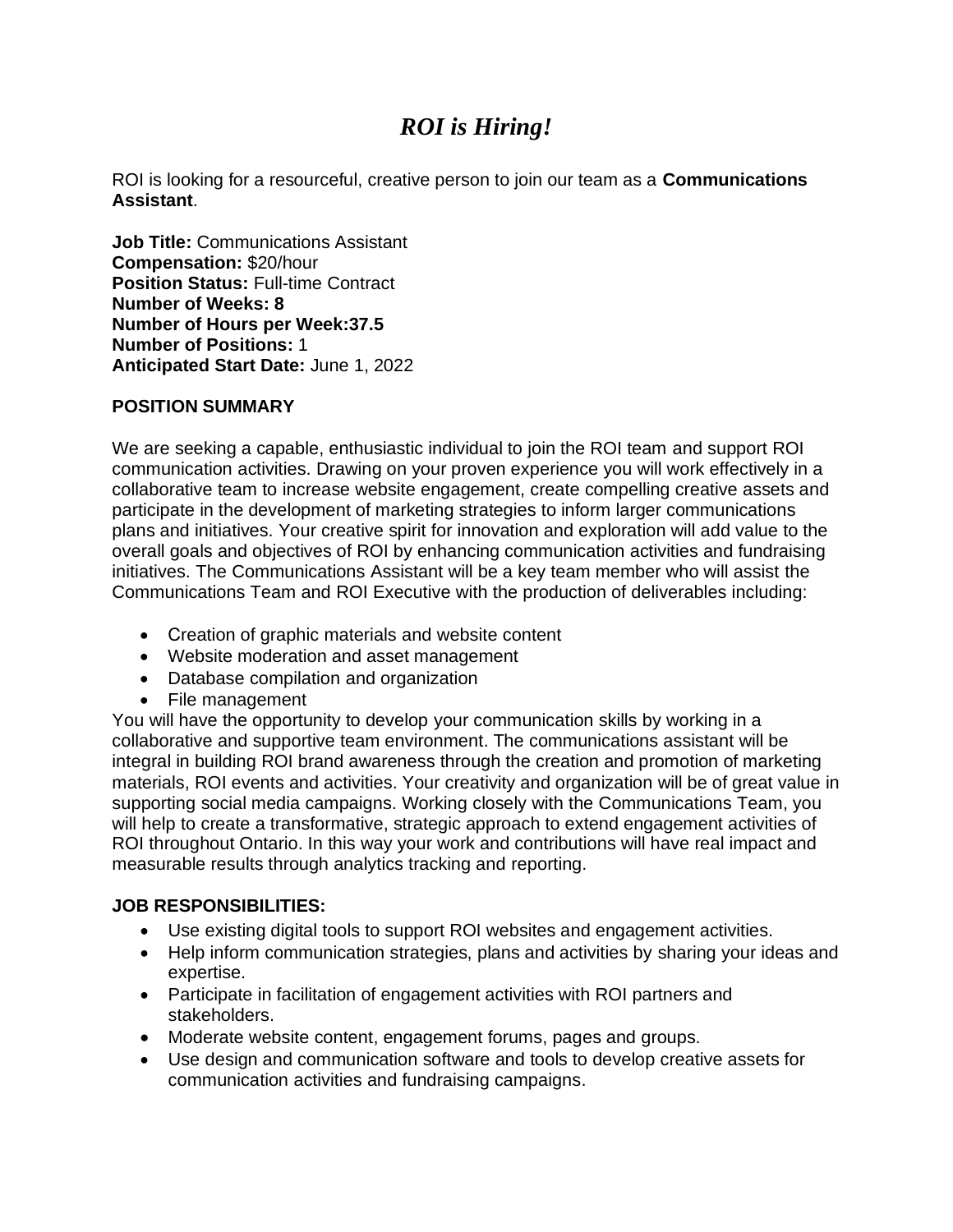- Support communications team at ROI events for photographic or videography assistance.
- Be a team player who brings a spirit of exploration and innovation to achieve ROI goals and objectives.
- Contribute to communication efforts that support all ROI program areas including AALP, Rural Change Makers and Data Resources.
- Organize activities collaboratively and share project responsibilities within the larger communications group to support collective goals, tasks, targets and objectives.
- Co-facilitate group sessions to encourage dialogue and program delivery.
- Update the ROI website and liaise with our website provider to troubleshoot issues or make improvements.
- Maintain and update contact lists and user databases.

## **QUALIFICATIONS AND EXPERIENCE:**

- University degree or college diploma in graphic design, public relations/communications, media studies or related discipline with 1+ years experience or significant relevant experience will be considered.
- Enthusiastic, energetic, creative, team-oriented professional who enjoys working through all stages of communications and project activity/coordination and processes from initial ideation to final implementation and wrap up.
- Experience in communications planning
- Working knowledge of online communications tools, including website, social networking and member platforms, blogs, podcasts.
- Ability to create audio-visual and digital resources is essential.
- Well-developed verbal, written and presentation communications skills.
- Ability to build positive relationships internally and externally with others including sponsors, funders, stakeholders and program participants.
- Understanding of and ability to use and support various on-line event registration and meeting management tools.
- Proficiency in Microsoft Office and the Adobe Creative Suite.
- Understanding of website design best practices, and experience with WordPress.
- Understanding of print and web publications and familiarity with publishing, graphic design, web design, layout and document production.
- Ability to work with contact management software including Mailchimp.
- Photography and/or videography capture and editing experience.
- Digital animation an asset.
- Class G driver's license, access to an insured vehicle and the ability to work flexible hours as required.

A background or experience related to topics, areas of expertise or disciplines related to ROI program areas is an asset and might for example include:

- rural community development and sustainability;
- planning/municipal governance/economic development;
- non-profit capacity building;
- organizational development & governance;
- on-line engagement;
- agricultural sector and food; and/or